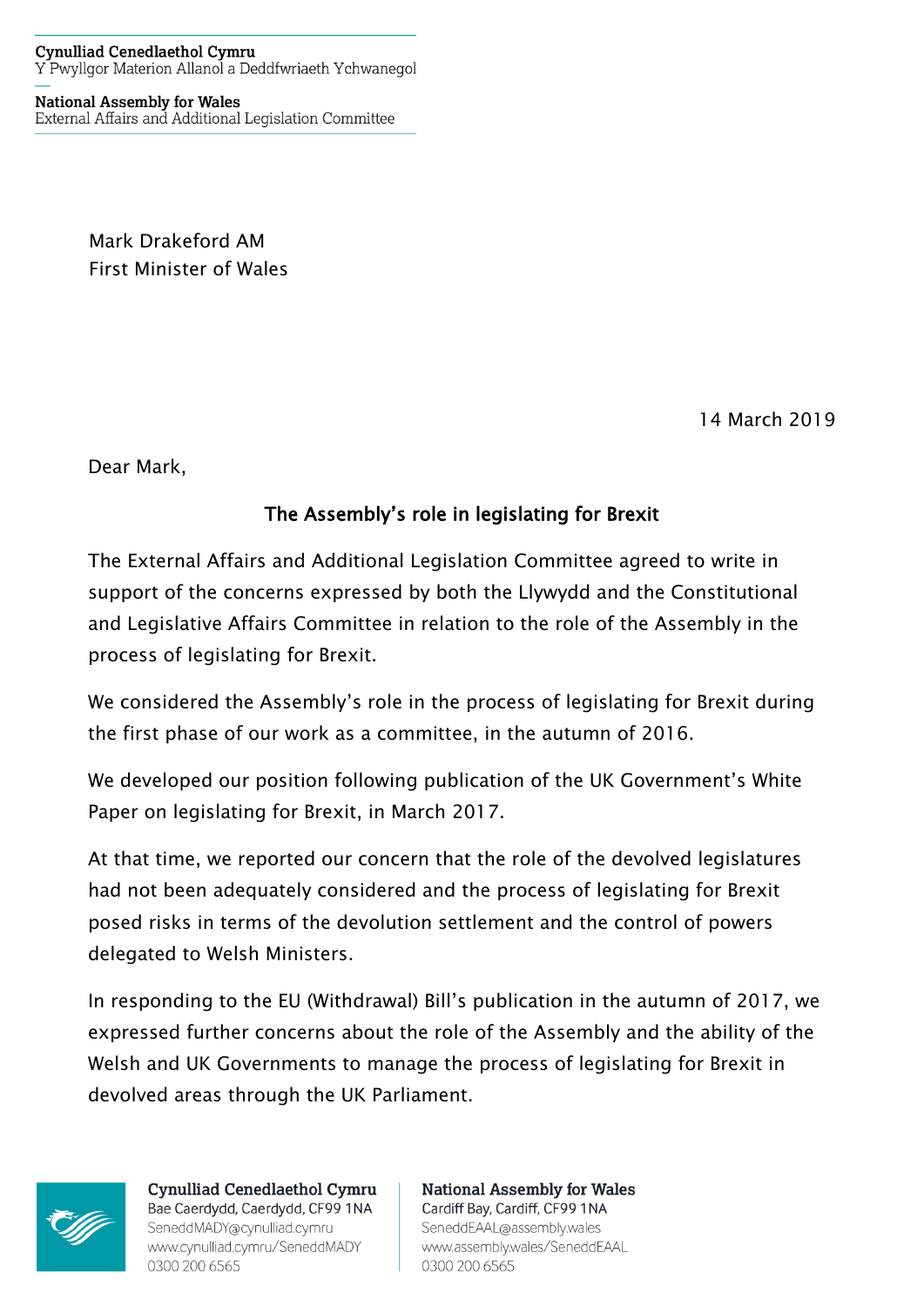Whilst we believe we made some progress, including securing recognition of the role of devolved legislatures in the process on the floor of the House of Commons, our objectives for improving the EU (Withdrawal) Bill so as to ensure the Assembly's role were not met.

In recent months, we have considered the letter that the Llywydd sent to you in relation to legislating for Brexit and the role of the Assembly. This captured many of the concerns that we, as a Committee, have about the way in which the process of legislating for Brexit has been managed by the Welsh and UK governments. Whilst, on the basis of your response to the Llywydd, we might hold different views on the reason for the Welsh Government asking the UK Government and Parliament to legislate on its behalf, the net effect is the same – a diminished role for the Assembly in legislating for Brexit.

This is significant both in terms of limiting the ability of Assembly Members to play the full role that they were elected to perform and in distancing decisions on laws in devolved areas from the people of Wales. These laws, when passed to the UK Government for action, are made in English only.

The Constitutional and Legislative Affairs Committee leads on the scrutiny of subordinate legislation. However, we have maintained a keen interest in the process of legislating for Brexit and receive regular updates from our officials on progress and in our scrutiny of Ministers. This extends to monitoring all Brexitrelated legislative consent issues, alongside the subordinate legislation being made in the Assembly and in Westminster.

The CLA Committee's recent report, Scrutiny of regulations under the European Union (Withdrawal) Act 2018: Progress report, further confirmed the concerns that we have about the use of concurrent powers.

We endorse this important report and add our support to the conclusions it draws.

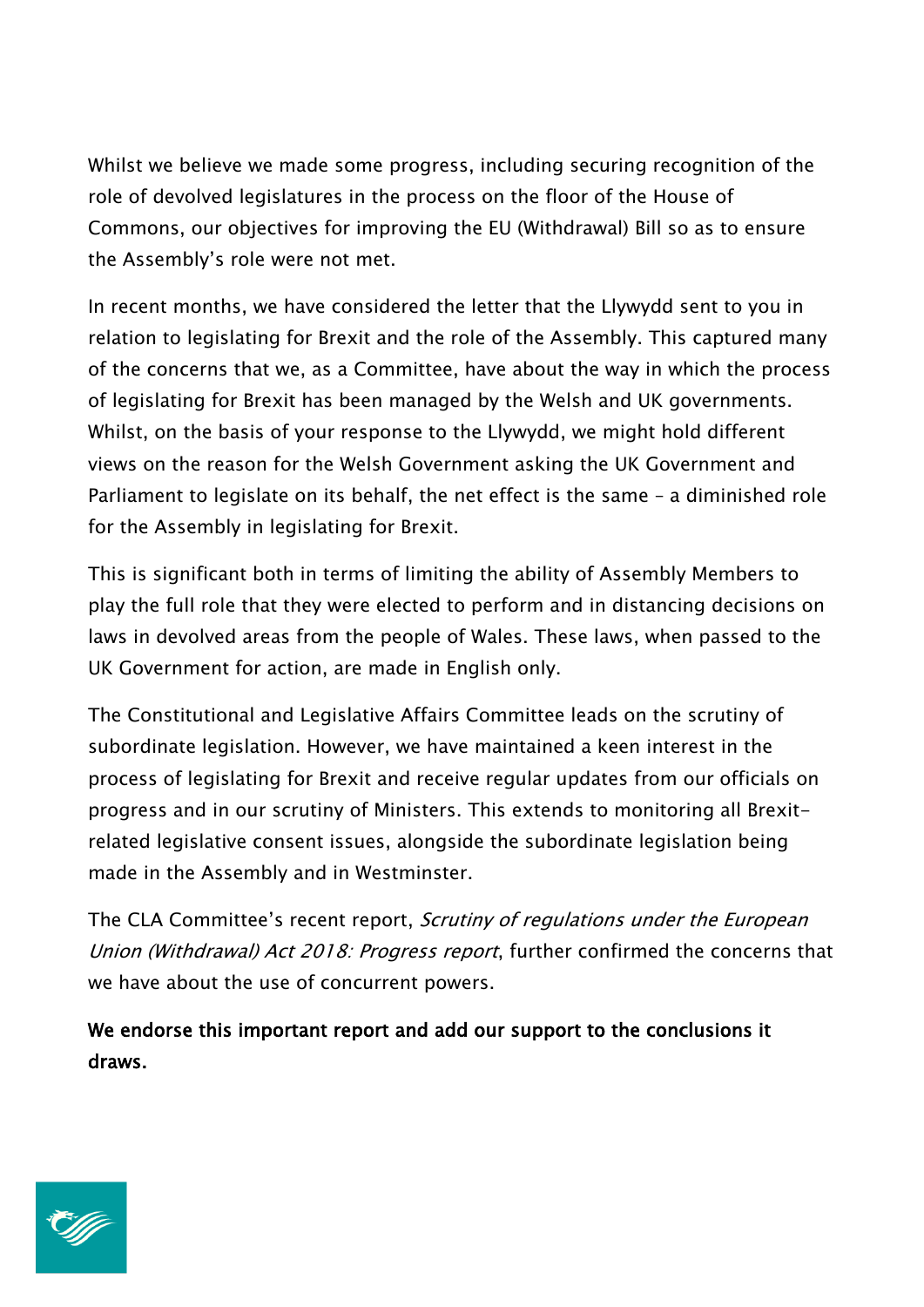We were particularly concerned to learn that two sets of regulations appear to be in breach of the Intergovernmental Agreement as the UK Government is utilising powers under the EU (Withdrawal) Act 2018 to enact new policy in devolved areas, particularly given the assurances given to us by Welsh Ministers that these powers will be used solely for technical changes.

Last week, we published our report on the Trade Bill Supplementary Legislative Consent Memorandum. In that report, we concluded that:

> "When we consider the change to the devolution settlement, the CLA Committee's view, and our own concerns about how the use of concurrent powers under the European Union (Withdrawal) Act 2018, we conclude that our original concern about the provision of concurrent powers was well founded."

Whilst this letter has focused on the use of concurrent powers in the most part, our concerns extend to the use of UK Bills for Brexit-related legislation that could have been considered by the Assembly.

In relation to the legislative consent process for primary legislation, we characterise it as follows in our recent report on the Trade Bill:

"The legislative consent process does not allow for a nuanced interaction with the legislation under scrutiny. Rather, it offers a blunt and binary choice of granting consent for the provisions as drafted or rejecting them entirely."

This stands in unfavourable contrast to the Assembly's Bill scrutiny procedures, even under expedited circumstances.

We continue to monitor the process of legislating for Brexit and look forward to discussing some of these issues with you at our meeting on 25 March 2018.

I am copying this letter to the Llywydd and the Chair of Constitutional and Legislative Affairs Committee.